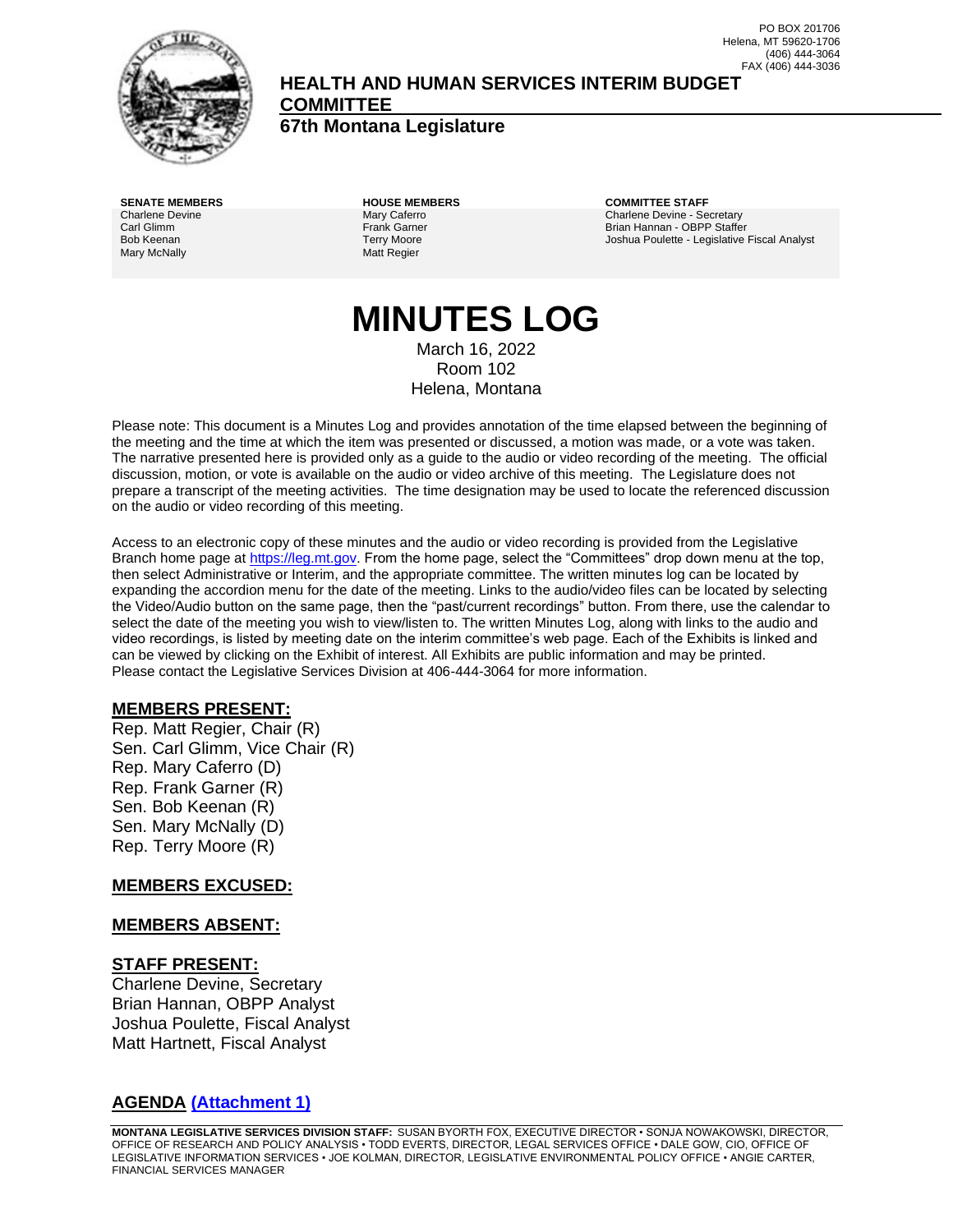## **VISITORS' LIST [\(Attachment 2\)](http://legmt.gov/)**

### **COMMITTEE ACTION**

## **CALL TO ORDER/ROLL CALL**

09:59:52 Rep. Matt Regier-R called the meeting to order at 9:59 AM. The committee secretary took roll.

#### **DPHHS UPDATES - Adam Meier, DPHHS Director**

10:02:56 Kim Aiken, Chief Financial Officer, DPHHS gave a budget status report update. 10:04:36 Rep. Caferro has arrived 10:05:01 Chair Regier asked if projections were through the 3rd quarter and go into the 4th quarter. 10:05:25 Ms. Aiken responded to Chair Regier. 10:06:08 Director Meier spoke of a need for additional appropriation authority for Medicaid expenditures. The department has no request for supplemental authority for the general fund but may need a supplemental appropriation for federal appropriation authority. 10:07:03 Chair Regier asked Ms. Aiken asked about state special authority, if the department anticipates enough authority. 10:07:16 Ms. Aiken responded that department is expecting a surplus of state special appropriation authority. 10:07:25 Rep. Garner asked what amount in state special would be unused. 10:07:34 Ms. Aiken responded to Rep. Garner and continued with the presentation. 10:08:44 Chair Regier asked what the total was in the contingency fund. 10:08:54 Ms. Aiken answered Chair Regier's question. 10:09:25 Rep. Caferro asked Ms. Aiken what the total projected shortfall for Medicaid appropriation authority. 10:09:49 Ms. Aiken responded to Rep. Caferro. 10:11:08 Rep. Caferro commented about being short on Medicaid and what the total projected shortfall is. 10:11:40 Ms. Aiken responded to Rep. Caferro with the numbers regarding the shortfall for all Medicaid. 10:12:55 Rep. Caferro asked Director Meier to explain why the department is not requesting a supplemental for the Medicaid general fund. 10:13:22 Director Meir responded. 10:13:37 Sen. Glimm arrived. 10:13:50 Rep. Caferro asked Director Meier if the numbers were for the fiscal year or the biennium and if there wasn't enough federal authority in HB 2 to cover. 10:14:39 Director Meier responded that the numbers were the current fiscal year and affirmed that there wasn't enough. 10:15:13 Ms. Aiken explained areas that were negative and reasons for the shortfall. 10:16:11 Rep. Caferro asked Director Meier what the projection was for the end of the biennium for Medicaid. She inquired about the unfunded physician increase.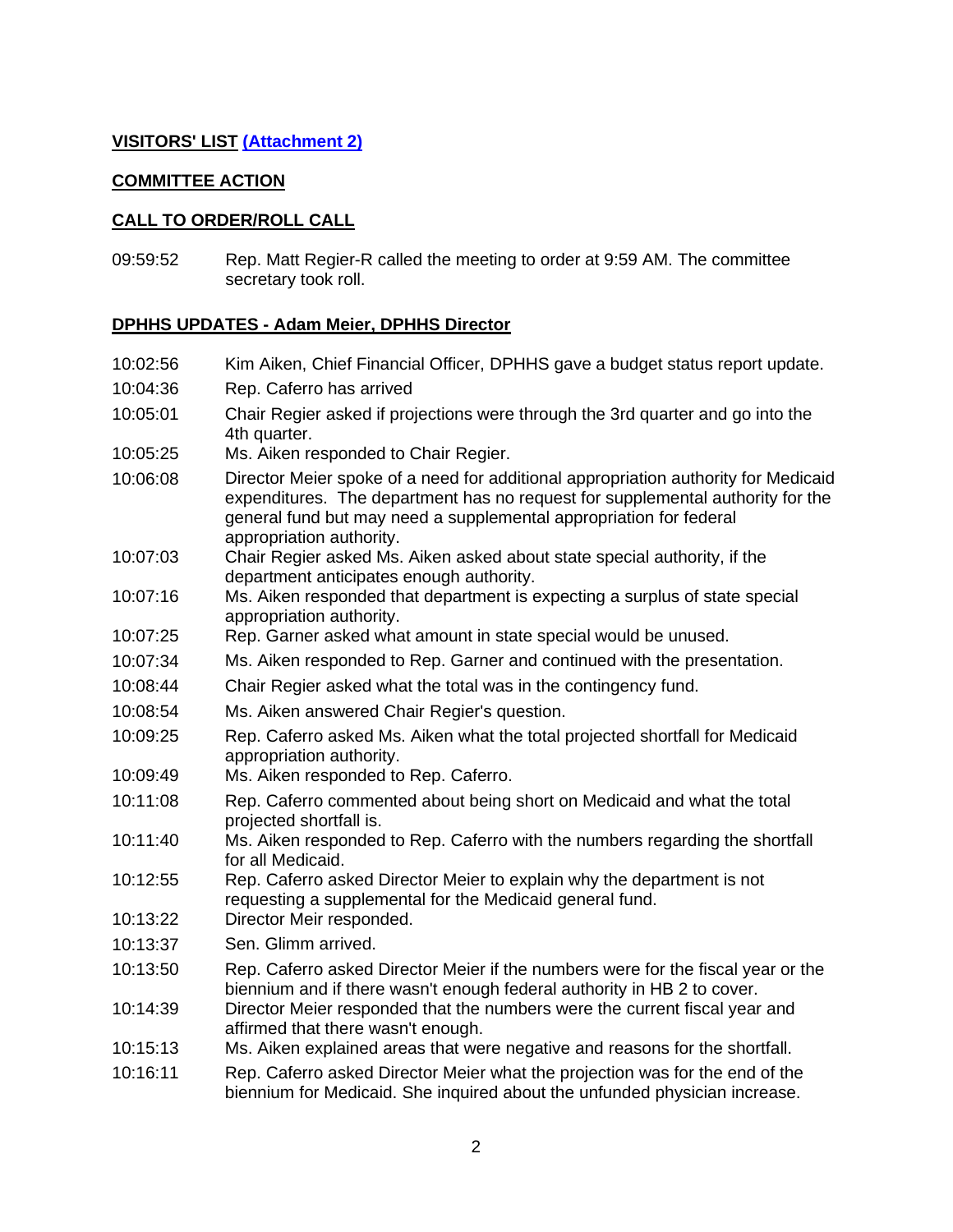| 10:17:55 | Director Meier responded. |  |
|----------|---------------------------|--|
|          |                           |  |

10:18:32 Ms. Aiken explained projections for the 2023 biennium.

## **Reorganization Update**

- 10:20:13 Director Meier introduced Stephanie Iron Shooter, American Indian Health Director. **[Exhibit 1](https://leg.mt.gov/content/publications/fiscal/2023-Interim/IBC-B/RFFlow-DPHHS-Organization-03102022.pdf)**
- 10:21:59 Chair Regier asked Director Meier what the F/T meant on top of the chart.
- 10:22:12 Director Meier explained.
- 10:23:00 Chair Regier asked Director Meier if the department was still looking for a Medicaid Director and a Facilities Director.
- 10:23:07 Director Meier responded.
- 10:23:53 Chair Regier inquired about the Medicaid Director.
- 10:24:00 Director Meier responded.

#### **Montana State Hospital Update**

10:24:42 Director Meier spoke on the State Hospital Centers for Medicare & Medicaid Services (CMS) inspection and provided a presentation on staffing at the state hospital. **[Exhibit 2](https://leg.mt.gov/content/publications/fiscal/2023-Interim/IBC-B/Exhibit2.pdf)** 10:34:01 Sen. McNally asked Director Meier about the difference in staffing contract vs state employee charts. 10:35:12 Director Meier referred to documents in handout. 10:35:38 Sen. McNally asked for a breakdown to look at staffing pattern overtime and contract staff. 10:35:51 Rep. Garner asked Director Meier for an estimated date when SIA would be implemented and executed. 10:36:18 Director Meier responded that it could start in the next few weeks but did not have the details yet. 10:37:13 Rep. Garner asked for an update that show suggested implantations of dates and actions. Rep. Garner also asked for confirmation of \$7.0 million overage. 10:37:50 Director Meier confirmed that the figure was \$7.6 million for the year. 10:37:52 Rep. Garner asked if that number was directly related to the contract employees and what the breakdown is. 10:38:14 Ms. Aiken responded that there wasn't a breakdown available. 10:38:27 Rep. Garner referred to vacancy rate document percentage. 10:39:26 Director Meier responded. 10:40:06 Rep. Garner asked if vacancy rate included contracted staff or non-contracted staff. 10:40:41 Director Meier responded that it was contracted staff. . 10:41:22 Rep. Garner referred to report and commented that falls are related to shortage of staff. Rep. Garner also asked Director Meier that if it is a staff issue, how is the department looking at it. 10:42:24 Director Meier responded that having staff adequately trained.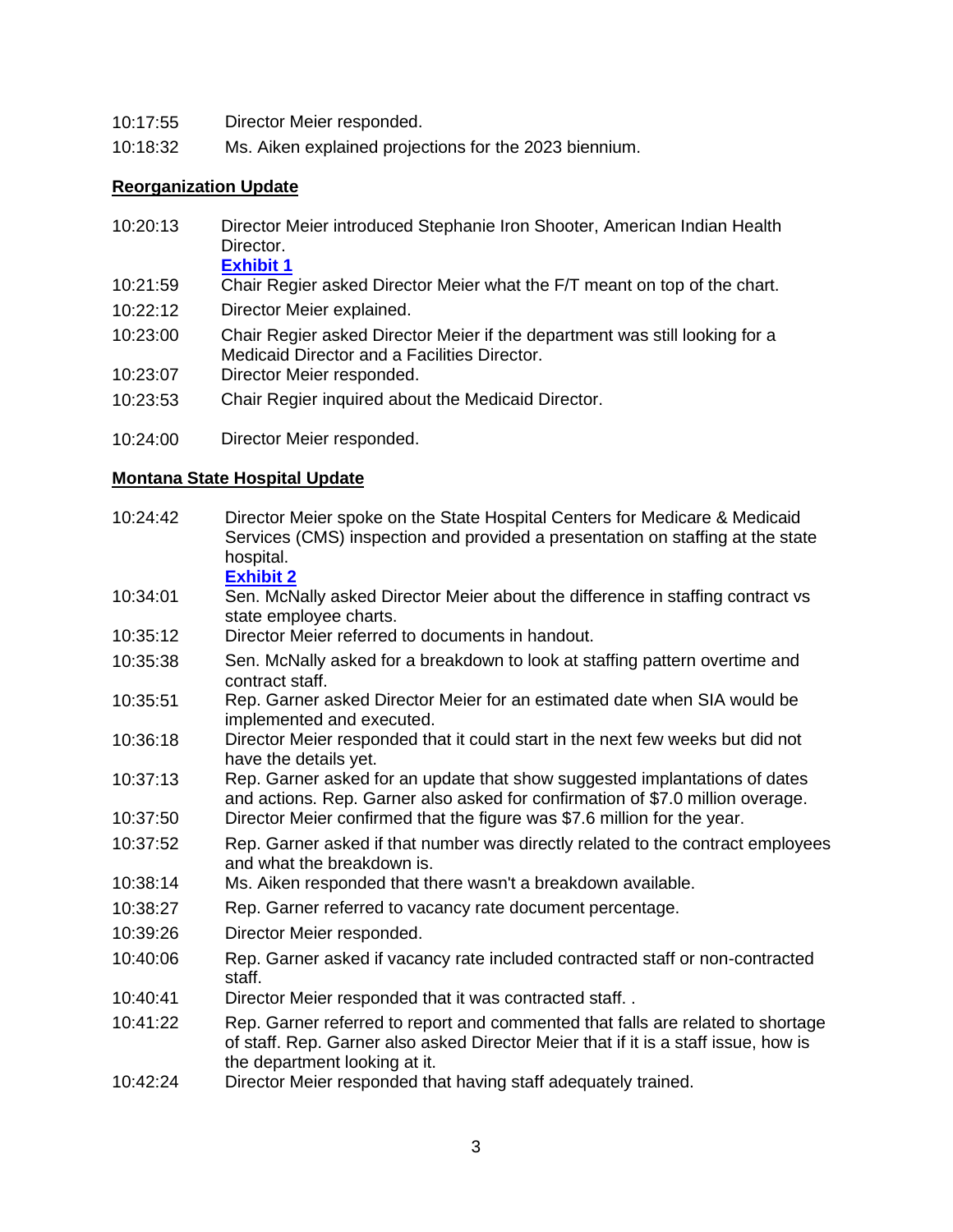| 10:44:08 | Rep. Garner asked if this was impacting the census.                                                                                                                                                             |
|----------|-----------------------------------------------------------------------------------------------------------------------------------------------------------------------------------------------------------------|
| 10:44:28 | Director Meier responded that he didn't think it impacted census.                                                                                                                                               |
| 10:45:30 | Rep. Caferro referred to the 3 areas on the organizational chart for state<br>hospitals. And asked what happens to money that isn't used for wages and is it<br>being used for travelers.                       |
| 10:47:05 | Director Meier responded that the money is reallocated for contracted staff and<br>travelers.                                                                                                                   |
| 10:47:47 | Rep. Caferro asked if the hospital had a budget shortfall and requested a copy<br>of the formal documents the department submitted. Rep. Caferro also requested<br>a copy of the service improvement agreement. |
| 10:49:19 | Director Meier responded by explaining what the best path was in recognizing<br>that Montana has gaps.                                                                                                          |
| 10:50:08 | Rep. Caferro asked if the immediate jeopardy has been cleared and is CMS<br>satisfied.                                                                                                                          |
| 10:50:41 | Director Meier commented that they suspended the immediate jeopardy when it<br>is entered into a SIA.                                                                                                           |
| 10:52:02 | Rep. Caferro asked if the immediate jeopardy has been cleared as of today.                                                                                                                                      |
| 10:52:13 | Director Meier responded that it has not been cleared.                                                                                                                                                          |
| 10:52:40 | Rep. Caferro asked how the care has been impacted by the constantly changing<br>workforce and what the department doing.                                                                                        |
| 10:56:04 | Director Meier responded on the concerns on the impact.                                                                                                                                                         |
| 11:01:50 | Rep. Caferro requested a pay rate scale for travelers.                                                                                                                                                          |
| 11:02:18 | Director Meier referred to the handout chart and explained the hourly average<br>rate.                                                                                                                          |
| 11:02:51 | Rep. Caferro expressed concern of the care everyone at the state hospital is<br>receiving and asked about hands on work. She also asked if the department<br>was considering bonuses.                           |
| 11:04:22 | Director Meier responded that the department was looking at long term funding<br>and didn't think there was one time funding being looked at.                                                                   |
| 11:05:34 | Rep. Garner asked about the quality of the safety complies department inside<br>the organization. He also asked if it was tied to the department or is it specific to<br>the facility.                          |
| 11:05:54 | Director Meier explained that each department has its own contract.                                                                                                                                             |
| 11:07:38 | Chair Regier asked Rep. Caferro if she wanted the communication between<br>CMS and the department.                                                                                                              |
| 11:07:50 | Rep. Caferro asked for a copy of the formal document that was submitted to<br>CMS in response to the immediate jeopardy and a copy of the service<br>agreement.                                                 |
| 11:08:18 | Director Meier responded that once it is finalized CMS would allow the<br>department to share.                                                                                                                  |
| 11:08:45 | Chair Regier asked for explanation of the state registered nurse rate on the rate<br>chart handout.                                                                                                             |
| 11:09:15 | Ms. Aiken explained how the chart was compiled and will get back to the<br>committee.                                                                                                                           |
| 11:09:55 | Chair Regier asked if figures were an average.                                                                                                                                                                  |
| 11:10:04 | Ms. Aiken stated that it was an average and an example.                                                                                                                                                         |
| 11:10:15 | Chair Regier commented about entries on the report.                                                                                                                                                             |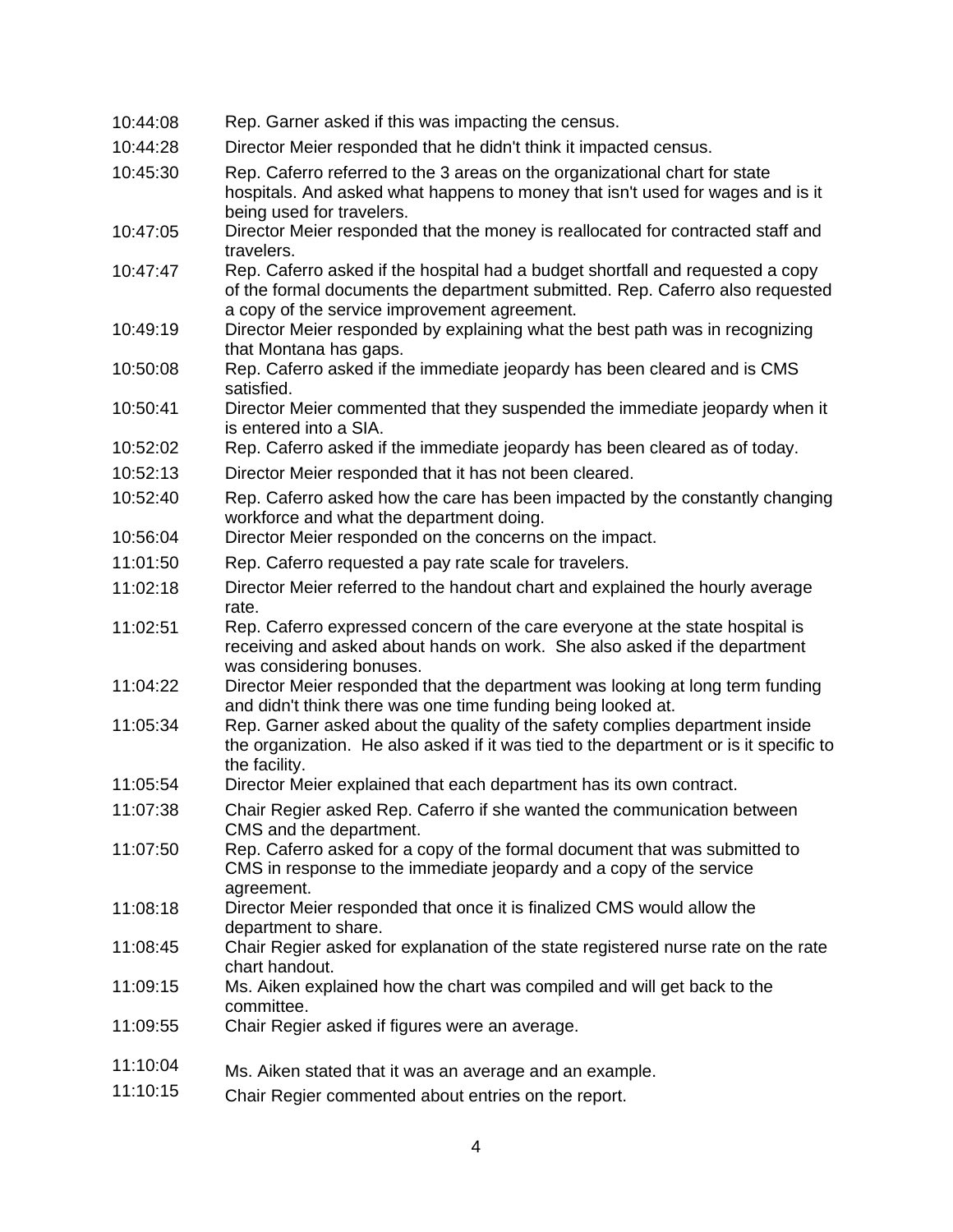- 11:10:33 Sen. Glimm asked if that would make the differential larger. Also asked what the connection is between psychiatric technician and psychiatric practitioner.
- 11:11:05 Director Meier explained the difference.
- 11:11:27 Sen. McNally asked if the policy committee and this committee could get the same documents.

## **S W v State of Montana**

- 11:12:39 Director Meier gave an overview of S W v State of Montana court case.
- 11:15:55 Chair Regier asked if there were in state funds for lawsuits.
- 11:16:21 Brian Hannan, OBPP responded that claims would be handled by department of Administration.
- 11:17:04 Chair Regier asked if the legislature handles this kind of situation and not an insurance.
- 11:17:19 Director Meier stated that the state is self-insured and could ask the Legislature for appropriation authority.

## **Legislative Audit Report: Kids in Care ( Dec. 2021)**

- 11:18:54 Jeremy Verhasselt, Legislative Audit Division
- **[Exhibit 3](https://leg.mt.gov/content/Committees/Administration/audit/2021-22/Meetings/Jan-2022/19P-01.pdf)**
- 11:19:59 Chair Regier explained the audit booklet.
- 11:20:46 Erika Johnston, Economic Security Services Executive Director explained the audit and what auditors looked at.
- 11:23:55 Chair Regier asked Ms. Johnston to speak on employment and vacancies.
- 11:24:12 Ms. Johnston responded and explained challenges and vacancies.
- 11:25:54 Chair Regier asked what the starting pay was for CPS staff.
- 11:26:04 Ms. Johnston responded that the starting pay was around \$21.00.
- 11:26:34 Sen. McNally commented to Ms. Johnston that the SAMS Model was never implemented and asked Ms. Johnston to briefly talk about the changes and how to drive numbers back down.
- 11:27:25 Ms. Johnston responded.
- 11:29:15 Rep. Moore referred to Sec.4 of handout and asked Ms. Johnston what is left to complete the project and what the resources are and what kind of operation efficiencies would be in implemented.
- 11:30:40 Ms. Johnston explained federal regulations to be compliant.
- 11:33:05 Director Meier added comments regarding new system and upgrades.
- 11:34:41 Chair Regier asked if system upgrade would have to be done a certain way to get federal dollars.
- 11:35:09 Ms. Johnston explained how the 50/50 match would work and explained other options.
- 11:36:00 Sen. Glimm asked Ms. Johnston how current the numbers are and what are the factors. and when is it a good time to compare the numbers.
- 11:36:50 Ms. Johnston explained that there was a reduction in reports during pandemic. She explained that the department tried to increase public awareness.

## **Medicaid Enrollment Update**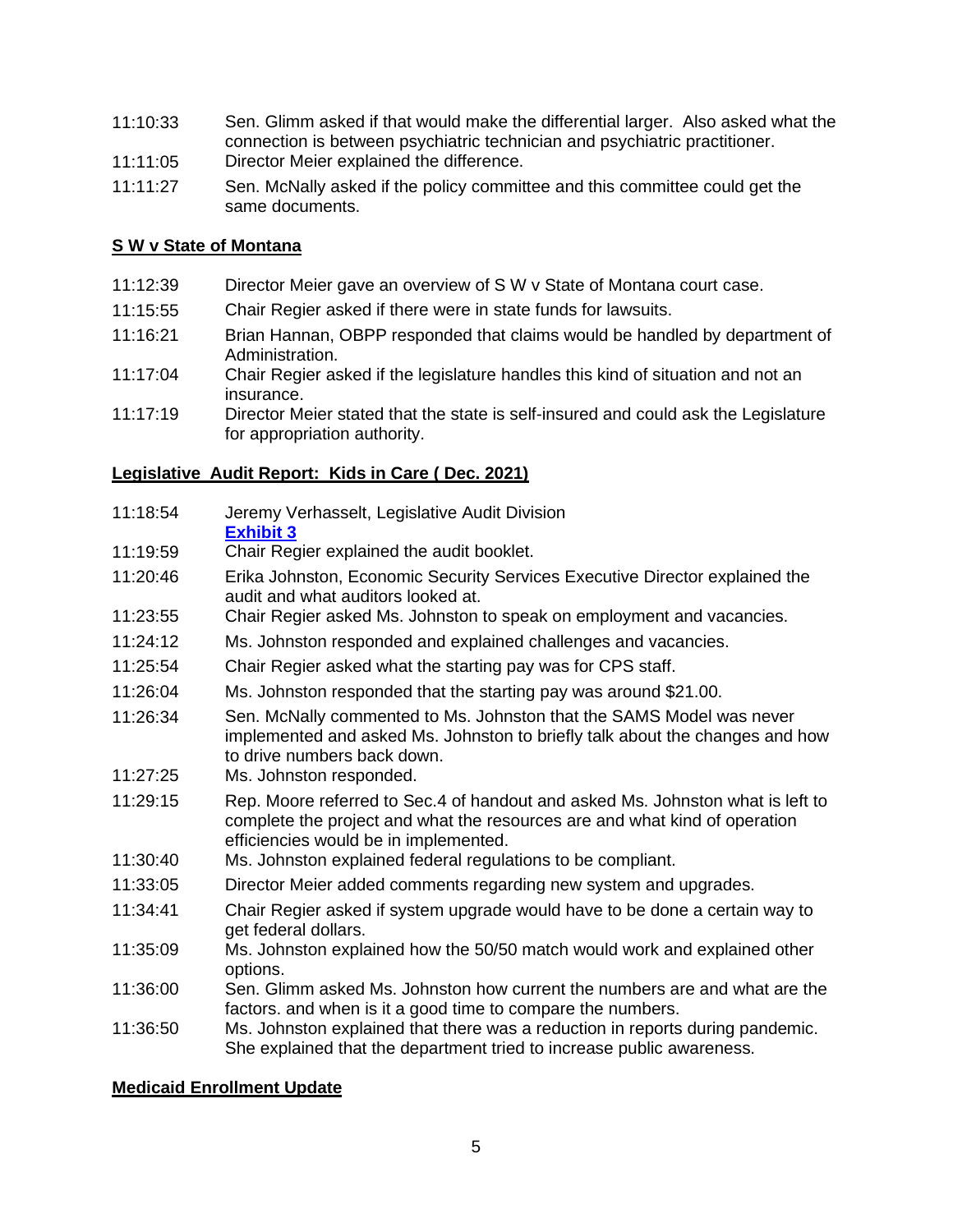- 11:39:06 Director Meier reviewed update on Medicaid enrollment.
- 11:45:48 Chair Regier asked if enrollment has climbed steadily in the last month.
- 11:45:58 Director Meier responded.
- 11:46:36 Chair Regier commented that Montana is at a low for unemployment, but people are still qualifying.
- 11:46:59 Director Meier explained how people are qualified.
- 11:47:17 Sen. Glimm asked about 1/9 enrollment and what it is driven by.
- 11:47:51 Director responded that it raised concerns about files are properly reviewed.
- 11:48:38 Sen. Glimm asked if there would be a penalty.
- 11:48:53 Director Meier responded that states would be under enhanced scrutiny.
- 11:49:12 Sen. Glimm asked about other states.
- 11:50:00 Director Meier explained guidance methods.
- 11:51:04 Sen. Glimm asked if there could be a reenrollment process.
- 11:51:48 Director Meier responded that there is data available for reviews.

## **Provider Rate Study Update**

- 11:53:25 Director Meier gave update on provider rate study.
- 11:56:52 Chair Regier asked Director Meier if there was a target end date.
- 11:56:59 Director Meier responded that department hoped to have information this summer and late fall.
- 11:57:49 Chair Regier asked if it will be ready by next session.
- 11:57:55 Director Meier responded they would have the information and recommendation ready.
- 11:58:05 Sen. McNally referred to ARPA summary sheet. Sen. McNally asked if there was a way to get Healthcare Recruitment money to DPHHS health work issues.
- 11:59:22 Director Meier explained that the program was recently launched, and it may take time.
- 12:00:22 Sen. McNally remarked that it is important to support the people here and there is a real problem with work force.
- 12:01:00 Director Meier responded to Sen. McNally.
- 12:02:06 Sen. McNally commented that resources need to be found now to plan.

## **BREAK**

12:31:38 Reconvene

## **PUBLIC COMMENT**

12:31:58 Rep. Jane Gillette, Bozeman, Mt., Abigail St Lawrence, Mt. Health Care Assoc.

## **DPHHS DIVISION UPDATES**

## **Public Health and Safety Division - Todd Harwell**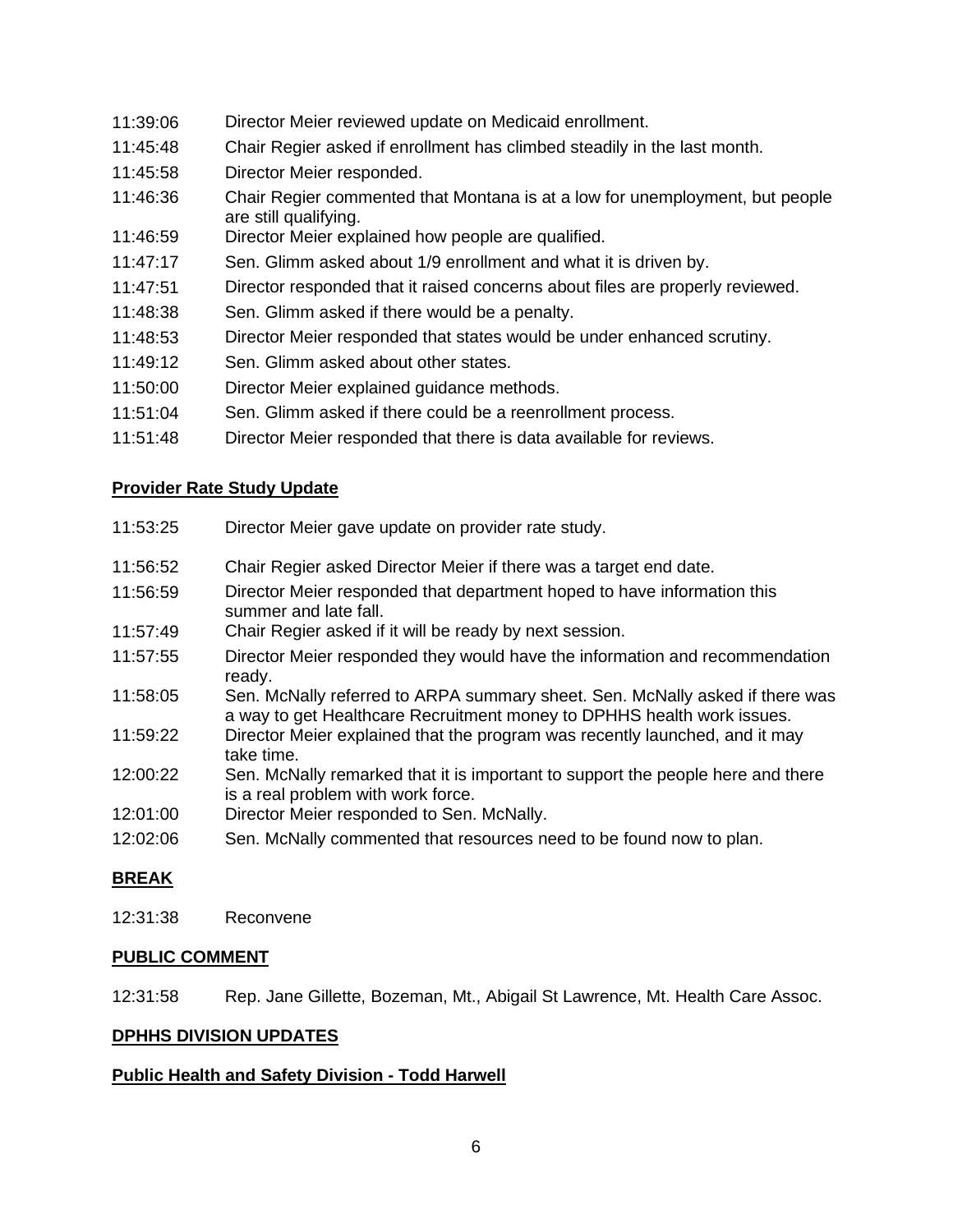- 12:42:45 Todd Harwell, Administrator of Public Health and Safety Division presented an overview of major functions and what division does. **[Exhibit 4](https://leg.mt.gov/content/publications/fiscal/2023-Interim/IBC-B/07_PHSD.pdf)** and **[Exhibit 5](https://leg.mt.gov/content/publications/fiscal/2023-Interim/IBC-B/COVID19Comparisonreport20202021andAppendixFNL.pdf)**
- 13:17:04 Matt Hartnett, Fiscal Analyst commented on the chart.
- 13:17:36 Todd Harwell responded to Mr. Hartnett.
- 13:18:10 Chair Regier asked about FTE and difference between an active rule and nonactive.
- 13:18:18 Mr. Harwell described the difference.
- 13:18:34 Sen. Glimm asked Mr. Harwell if he was aware of any adverse reactions to vaccine.
- 13:18:49 Mr. Harwell commented that adverse reactions were rare according to CDC.
- 13:19:18 Rep. Moore asked Mr. Harwell if monitoring and tracking of other diseases available and impact on public health.
- 13:20:31 Mr. Harwell will provide more information on other illnesses and diseases and will provide a health assessment report.
- 13:22:38 Chair Regier asked about fair and equitable manner and are we short.
- 13:22:48 Mr. Harwell responded.
- 13:23:55 Chair Regier asked if there were any providers who want antibodies that can't get it.
- 13:24:01 Mr. Harwell responded that he would check.
- 13:24:24 Chair Regier referred to page 8 of the handout and asked about \$7 million to local and travel jurisdictions if this was ARPA and if it was funded for 2 years.
- 13:24:39 Mr. Harwell commented he will check on the years for the funding.
- 13:25:09 Chair Regier referred to surveillance and asked how the department interacts with hospitals.
- 13:25:30 Mr. Harwell stated that there is a data system from hospitals in place and it is administrative data only.

## **Child Support Services Division - Christine Twardoski**

13:26:15 Ms. Twardoski, Administrator of Child Support Services Division, presented an overview.

# **[Exhibit 6](https://leg.mt.gov/content/publications/fiscal/2023-Interim/IBC-B/05_CSSD.pdf)**

- 13:37:31 Chair Regier asked Ms.Twardoski if things ran smoothly.
- 13:37:49 Erica Johnston responded to Chair Regier.

## **Early Childholld and Family Support Division - Jamie Palagi**

- 13:39:08 Jamie Palagi, Administrator of Early Childhood and Family Support Division gave an overview of the division. Ms. Palagi introduced her team **[Exhibit 7](https://leg.mt.gov/content/publications/fiscal/2023-Interim/IBC-B/25_ECFSD_IBC%203.16.22.pdf)**
- 14:13:24 Rep. Garner asked about 185% of the federal poverty level and what was the percentage increase.
- 14:13:50 Ms. Palagi responded it was 150% of poverty level.
- 14:14:04 Rep. Garner asked for the total number of individuals that received eligibility.
- 14:14:27 Ms. Palagi responded 454 families have qualified.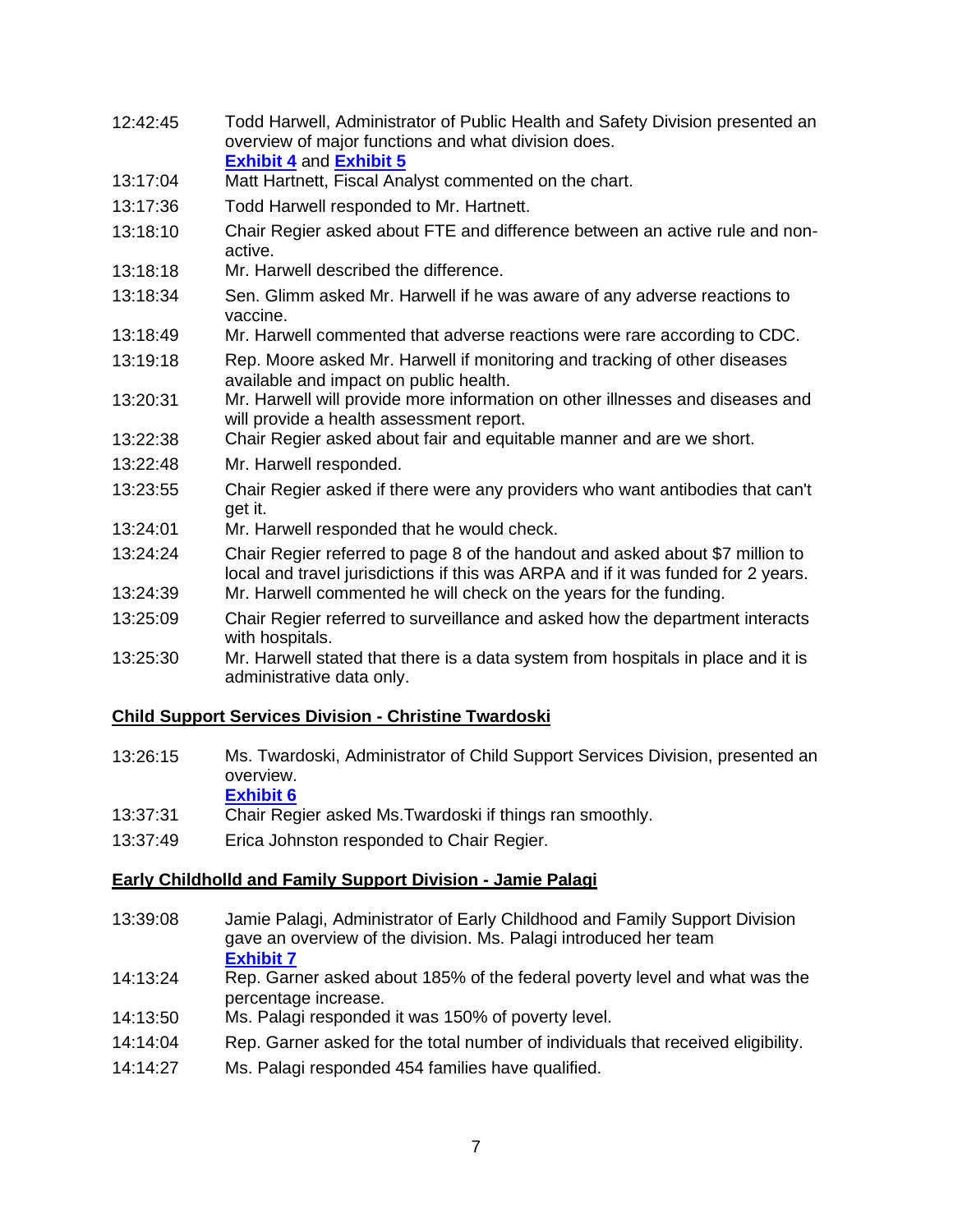| 14:14:41 | Sen. Glimm asked about page 12 regarding licensed care businesses. He asked<br>for an explanation of the differences. |
|----------|-----------------------------------------------------------------------------------------------------------------------|
| 14:15:42 | Ms. Palagi responded that a report will be available to committee.                                                    |
| 14:16:38 | Sen. Glimm asked about vaccination practices for childcare.                                                           |
| 14:17:17 | Ms. Palagi responded.                                                                                                 |
| 14:17:26 | Sen. Glimm asked if there will be changes to childcare vaccinations.                                                  |
| 14:17:36 | Director Meier commented that it is ongoing with the legal review.                                                    |
| 14:17:57 | Sen. Glimm asked if legal says okay, will the department do it.                                                       |
| 14:18:05 | Director Meier commented that there are changes that could be made but would<br>not commit to anything.               |
| 14:18:24 | Chair Regier referred to page 6, adolescence health and asked if those were<br>grants.                                |
| 14:18:36 | Ms. Palagi responded.                                                                                                 |
| 14:18:59 | Chair Regier asked how the department would determine which curriculum<br>would get the grant.                        |
| 14:19:09 | Ms. Palagi responded.                                                                                                 |
| 14:19:30 | Chair Regier asked if they had a menu of educational curriculum that chooses.                                         |
| 14:19:39 | Ms. Palagi referred the question to Jacqueline Islay, Family and Community<br>Health Bureau Chief.                    |
| 14:19:53 | Jacqueline Islay, Family and Community Health Bureau Chief.                                                           |
| 14:20:23 | Chair Regier asked for a list of programs and funding be provided to the<br>committee.                                |
| 14:21:20 | Rep. Garner referred to stabilization chart and asked Ms. Palagi grants are<br>existing or new.                       |
| 14:21:54 | Ms. Palagi responded and discussed the application process.                                                           |

## **BREAK**

14:37:30 Re-convene

## **QUARTLY FINANCIAL REPORT LFE STAFF ( with input on COVID expenditures from Kim Aiken, DPHHS)**

- 14:37:46 Josh Poulette, provided the Department of Public Health & Human Services quarterly budget presentation. **[Exhibit 8](https://leg.mt.gov/content/publications/fiscal/2023-Interim/FY22-March/DPHHS.pdf)**
- 14:41:14 Sen. Glimm referred to HB 701 Heart Fund and asked if there was any money.
- 14:41:25 Brian Hannan stated that there is no money in that fund yet and explained why and when to expect funds.
- 14:42:22 Sen. Glimm asked Mr. Hannan what he thought it would be.
- 14:42:30 Mr. Hannan responded that could be \$6.3 million in tax to date.
- 14:43:02 Sen. Glimm asked if it all went to HEART fund.
- 14:43:09 Mr. Hannan explained where all the money goes.
- 14:43:44 Chair Regier asked if the marijuana state tax was the only state dollars.
- 14:44:02 Mr. Hannan responded that it was a combination of state funds and a federal match.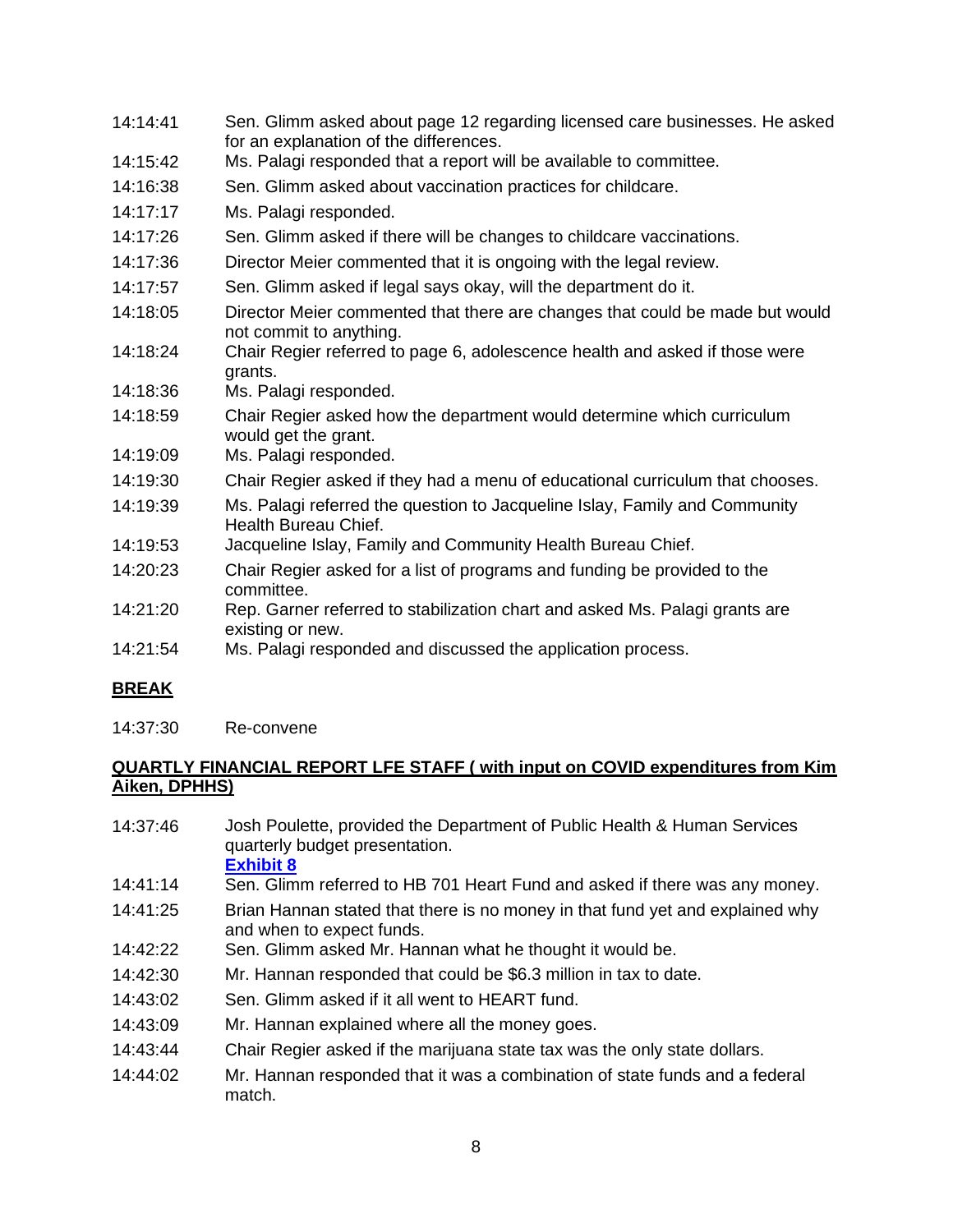- 14:44:29 Mr. Poulette explained 3-1 ratio. Mr. Poulette continued with presentation on page 3.
- 14:48:46 Ms. Aiken presented COVID expenditures.
	- **[Exhibit 9](https://leg.mt.gov/content/publications/fiscal/2023-Interim/IBC-B/ARPA-CARES-II-Implementation-Status-03152022.pdf)**
- 14:50:50 Rep. Garner asked what total funds represented in the chart.
- 14:50:58 Ms. Aiken explained the funding.
- 14:51:22 Mr. Poulette continued with presentation and explained table on page 5. (Legislative Budget compare to Medicaid Budget). Mr. Poulette referred to page 7, expended budget and remaining budget by fund type.
- 14:58:21 Chair Regier asked Ms. Aiken on vacant FTE's and what other parts in Health and Human Services uses contract work.
- 14:58:49 Ms. Aiken responded that only 2 facilities utilize contract work.
- 14:59:30 Ms. Aiken responded.
- 14:59:37 Sen. Glimm asked Mr. Poulette about the extended percentage.
- 14:59:54 Mr. Poulette responded to Sen. Glimm.
- 15:00:54 Mr. Poulette continued with page 10 of presentation.
- 15:01:59 Rep. Garner asked Mr. Poulette how hours are calculated.
- 15:02:36 Mr. Poulette answered and continued with presentation.
- 15:05:08 Mr. Hartnett, LFD continued with presentation on page 14.
- 15:08:17 Sen. Glimm asked Mr. Hartnett if there was a reason for 2 months spiking.
- 15:08:38 Mr. Hartnett responded.
- 15:09:06 Sen. Glimm asked what the driving force was.
- 15:09:15 Mr. Hartnett responded that there was an increase in enrollment.
- 15:10:02 Mr. Poulette commented that it will carry into the end of FY 2022.
- 15:10:33 Sen. Glimm asked Mr. Poulette if provision was made for that but not until the end of year.
- 15:10:43 Mr. Poulette explained.
- 15:11:36 Sen. Glimm asked if funds were given for the first quarter and second quarter was part of the "black box".
- 15:11:48 Mr. Poulette responded that the first quarter retained by the department per HB 2 language was the "black box".

# **MARA Study Update**

- 15:13:15 Mr. Poulette presented and discussed the MARA Model
	- **[Exhibit 10](https://leg.mt.gov/content/publications/fiscal/2023-Interim/IBC-B/MARA-Model-Methodology.pdf)**
- 15:23:55 Sen. McNally asked if it is done at module level and then aggregated up.
- 15:24:08 Rep. Garner asked about who establishes the modules.
- 15:24:41 Mr. Poulette responded.
- 15:24:56 Rep. Garner commented he could see the value in it.
- 15:25:09 Mr. Poulette responded and continued with the presentation.
- 15:30:58 Rep. Garner asked how the accuracy was checked over time.
- 15:31:43 Mr. Poulette stated that the project is updated through time. The goal is that this would continue through time.